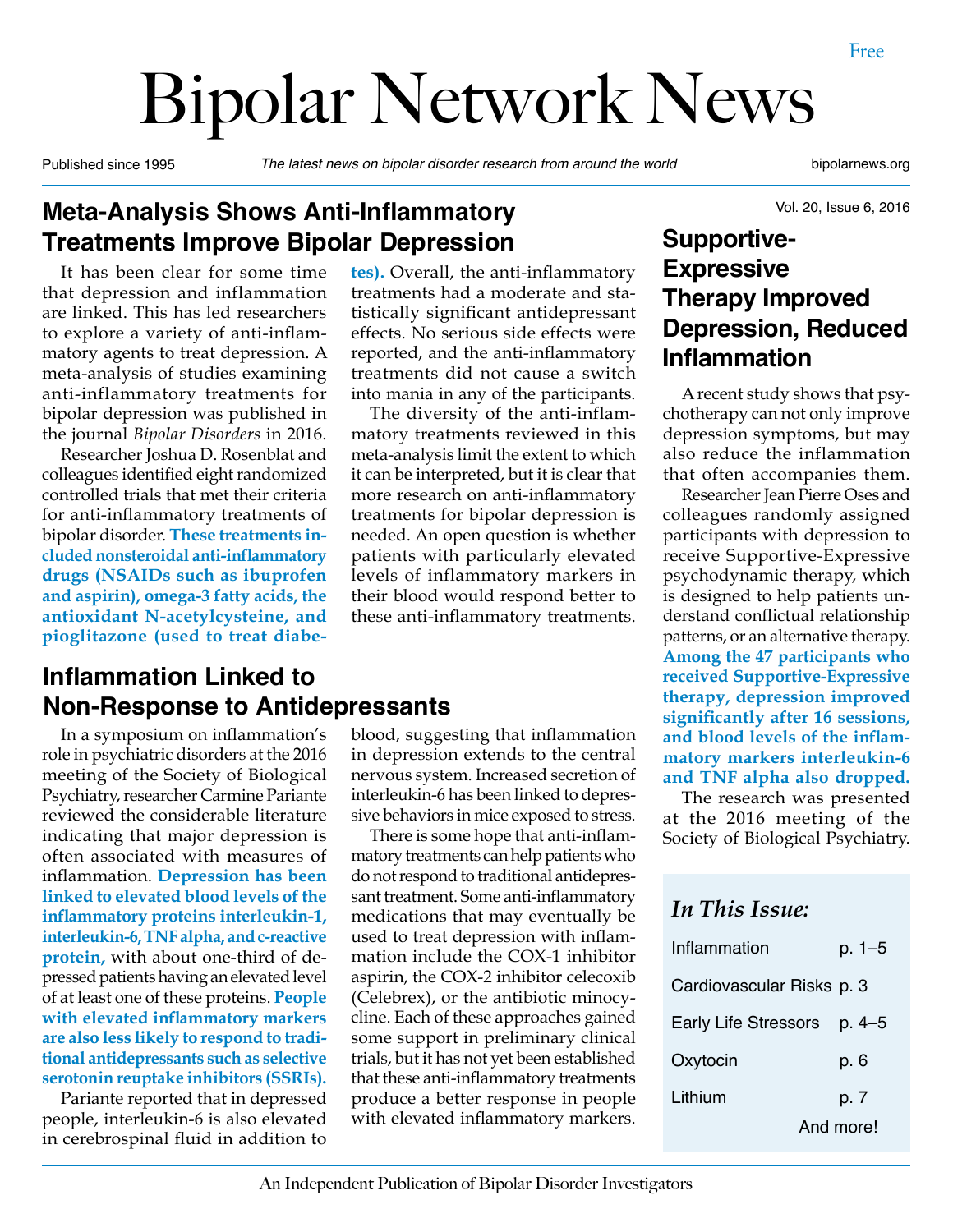#### **Kynurenine Pathway Suggests How Inflammation is Linked to Schizophrenia**

The kynurenine pathway describes the steps that turn the amino acid tryptophan (the ingredient in turkey that might make you sleepy) into nicotinamide adenine dinucleotide. This pathway might be a connection between the immune system and neurotransmitters involved in schizophrenia.

A recent autopsy study by researcher Thomas Weickert and colleagues explored this link by determining that in

#### Bipolar Network News

bipolarnews.org

**Editor-in-Chief**: Robert M. Post, MD **Managing Editor**: Moira McCauley

The *BNN* is published four times a year by investigators working with patients with bipolar disorder to better understand the long-term course of illness. The newsletter is available free of charge to all who request it.

Although the editors of the *BNN* have made every effort to report accurate information, much of the work detailed here is in abstract or pre-publication form, and therefore cannot be taken as verified data. The *BNN* can thus assume no liability for errors of fact or omission, or lack of balance. Patients should consult with their physicians, and physicians with the published literature, before making any treatment decisions based on information given in this issue or in any issue of the *BNN*.

Dr. Post has consulted on behalf of drug companies including Abbott, Astra Zeneca, Bristol-Myers Squibb, Glaxo-SmithKline, Jansen, and Pfizer.

The opinions expressed in the BNN are solely those of Dr. Post, and do not represent the views of any scientific entity or foundation.

Send any comments or suggestions to: mccauleybcn@gmail.com

**BNN** 5415 W. Cedar Lane Suite 201B Bethesda, MD 20814

To subscribe or unsubscribe, see our website or email us at:

#### **info@bipolarnews.org**.

Note that we do not accept requests to subscribe friends or family members. Please have them contact us directly.

the brains of people with schizophrenia and high levels of inflammation, messenger RNA for Kynurenine Aminotransferase II (KATII, a step on the kynurenine pathway) was elevated in the dorsolateral prefrontal cortex compared to the brains of people who died healthy and those with schizophrenia but low levels of inflammation.

The KATII mRNA levels also correlated with mRNA levels of inflammatory markers such as glial fibrillary acidic protein and interleukin-6.

Blood measures related to the kynurenine pathway also differentiated people with schizophrenia from healthy controls. **People with schizophrenia had lower levels of tryptophan, kynurenine, and kynurenic acid in their blood. The low levels of kynurenic acid in the blood were correlated with deficits in working memory and smaller volume of the dorsolateral prefrontal cortex.**

Weickert and colleagues suggest that blood levels of kynurenic acid might provide a measurable indicator of the degree to which people with schizophrenia are experiencing problems with executive functioning (planning and decisionmaking) and loss of brain volume.

#### **Meta-Analysis Shows Inflammation is Common in Illnesses Such As Unipolar Depression, Bipolar Depression, and Schizophrenia**

In a symposium at the 2016 meeting of the Society of Biological Psychiatry, Mark Hyman Rapaport described the results of his research group's metaanalysis of studies comparing levels of inflammation in the blood of people with unipolar depression, bipolar depression, and schizophrenia. Rapaport and colleagues determined that **people acutely ill with any of the three illnesses showed abnormally high levels of certain inflammatory proteins.** 

**These included: interleukin-1beta, interleukin-6, TNF alpha, and c-reactive protein. Those who were chronically ill showed elevations in interleukin-6.**

These data are consistent with increasing evidence that inflammation also occurs in the brain. Brain inflammation can be observed by measuring translocator protein binding, a measure of brain microglial activation, using positron emission tomography (PET) scans.

#### **Inflammation Predicts Depression and Anxiety Four Years Later in Older Americans**

A large study of retired Americans found that those with high levels of the inflammatory marker C-reactive protein in the blood had more depression and anxiety. **Higher CRP also predicted severity of depression and anxiety four years later.**

The study, by researchers Joy E. Lin and Aoife O'Donovan, included

18,603 people over age 50 from the Health and Retirement Study. It was presented at the 2016 meeting of the Society of Biological Psychiatry.

Lin and O'Donovan hope that treating or preventing inflammation may be the key to preventing symptoms of depression and anxiety.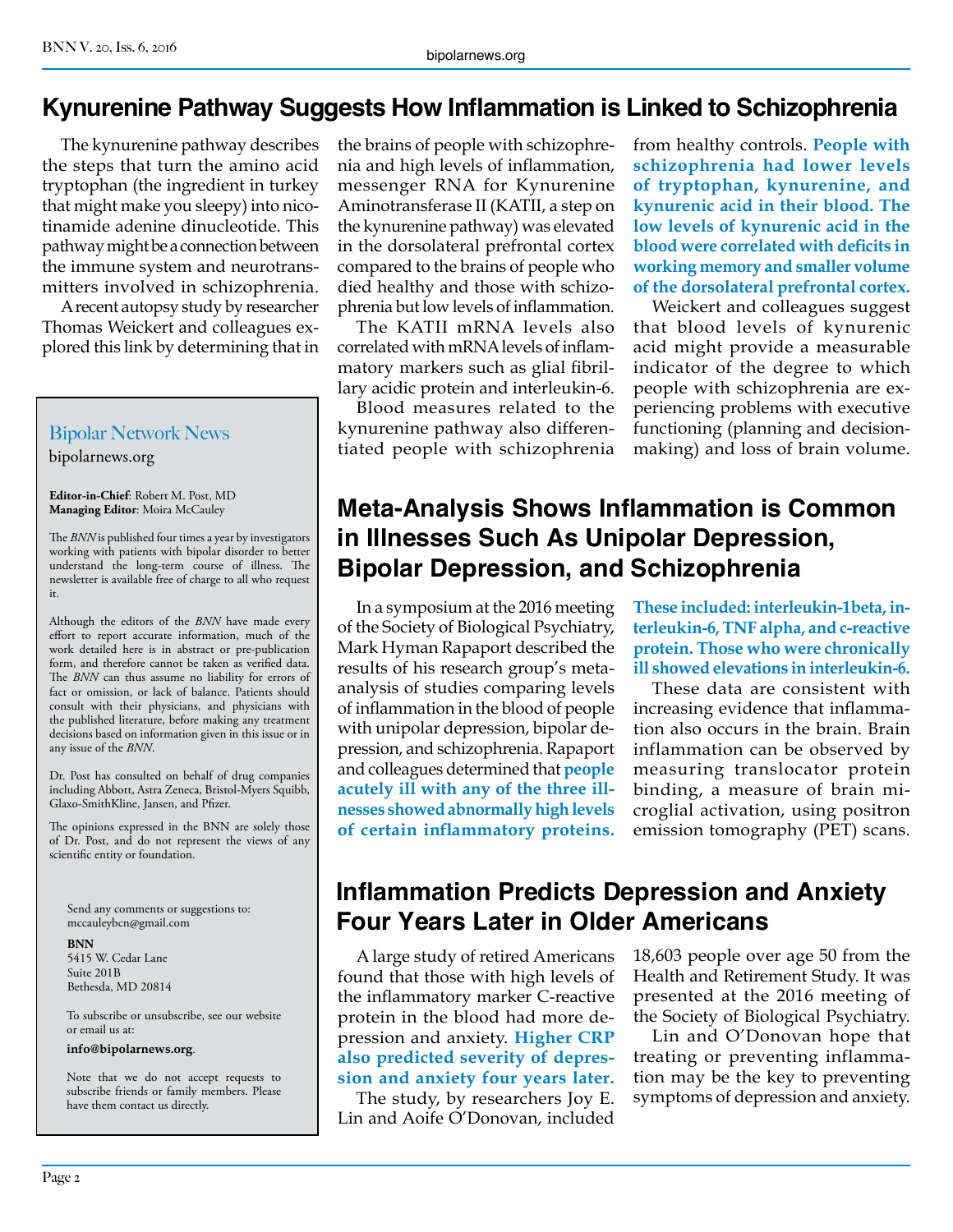#### **Fluctuations in White Matter in Adolescents with Bipolar Disorder May Indicate Cardiovascular Risks**

During functional magnetic resonance imaging (fMRI) of the brain, data on physiological fluctuations in white matter are collected. These fluctuations are caused by cardiac pulses, cerebrovascular dysfunction, and other factors. Increasing fluctuations have been linked to cognitive impairment with age.

Vascular problems in adults with bipolar disorder have been linked to cerebrovascular disease, a group of conditions that affect bloodflow to the brain. In a recent study, researcher Arron W. S. Metcalfe and colleagues used data on physiological fluctuations in white matter (usually a nuisance variable) to assess the vascular health of teens with bipolar disorder. **Compared to 32 age-, IQ-, and sex-matched controls, 32 adolescents with bipolar disorder had more fluctuations in white matter in three different clusters in the brain.**

These white matter fluctuations are a possible early indicator of susceptibility to cerebrovascular disease in teens with bipolar disorder. Patients with depression and bipolar disorder are at increased risk for cardiovascular disease, so maintaining a good diet, exercising regularly, and assessing blood pressure, cholesterol, and lipid levels is recommended. See article at above right where we describe research showing teens with bipolar disorder have stiffer artery walls.

#### **Teens with Bipolar Disorder Have More Inflammation, Cardiovascular Risks**

Bipolar disorder has been linked to cardiovascular disease. New research by Jessica Hatch and colleagues shows that inflammation may be at the root of this connection. At the 2016 meeting of the Society of Biological Psychiatry, the researchers showed that teens with bipolar disorder have higher levels of inflammatory marker interleukin 6.

Hatch and colleagues assessed the blood of 60 teens with bipolar I or II disorder and 20 healthy controls for a variety of biomarkers, including the inflammatory proteins interleukin 6, interleukin 10, and TNF alpha; VEGF, which is responsible for the production of new blood vessels; and brain-derived neurotrophic factor (BDNF), which protects neurons. The researchers also assessed the participants' cardiovascular health, performing the carotid intima media thickness test to estimate how much plaque is in the arteries, and measuring how well the patients' arteries dilate in response to changes in bloodflow.

**Participants with bipolar disorder had higher levels of interleukin 6 than healthy controls, regardless of whether their bipolar illness was symptomatic.** Low BDNF was linked to greater carotid intima thickness in participants with symptomatic bipolar disorder, and vascular measurements suggest a possible mechanism by which bipolar disorder increases cardiovascular risk.

#### **Brain Inflammation Found in Autopsy Studies of Teen and Adult Suicides**

Suicide and depression have both been linked to elevated levels of inflammatory cytokines in the blood and cerebrospinal fluid. A recent study finds that these inflammatory markers are also elevated in the brains of teens and depressed adults who died from suicide.

In autopsy studies, researcher Ghanshyam N. Pandey measured levels of the inflammatory cytokines interleukin-1beta, interleukin 6, and TNF-alpha in the brains of teen suicide victims, and compared these to the brains of teens who died from other causes. Pandey also measured levels of interleukin-1beta, interleukin 6, interleukin 8, interleukin 10, interleukin 13, and TNF-alpha in the prefrontal cortex of depressed adult suicide victims and compared them to levels in adults who died of other causes.

There were abnormalities in the inflammatory markers in the brains

of those who died from suicide compared to their matched controls. **The suicide victims had higher levels of interleukin-1beta, interleukin 6, and TNF-alpha than the controls.**  Among the adults, levels of the antiinflammatory cytokine interleukin 10 were low in the suicide victims while levels of Toll-like receptors (TLR3 and TLR4), which are involved in immune mechanisms, were high.

Brain inflammation has also been observed in positron emission tomography (PET) scans of depressed patients, where signs of microglial activation can be observed. Elevated inflammatory cytokines are also found in the blood of some people with bipolar disorder, depression, and schizophrenia.

Pandey presented this research at the 2016 meeting of the **bipolarnews.org** in adults who died of other causes. search at the 2016 meeting of the There were abnormalities in the Society of Biological Psychiatry.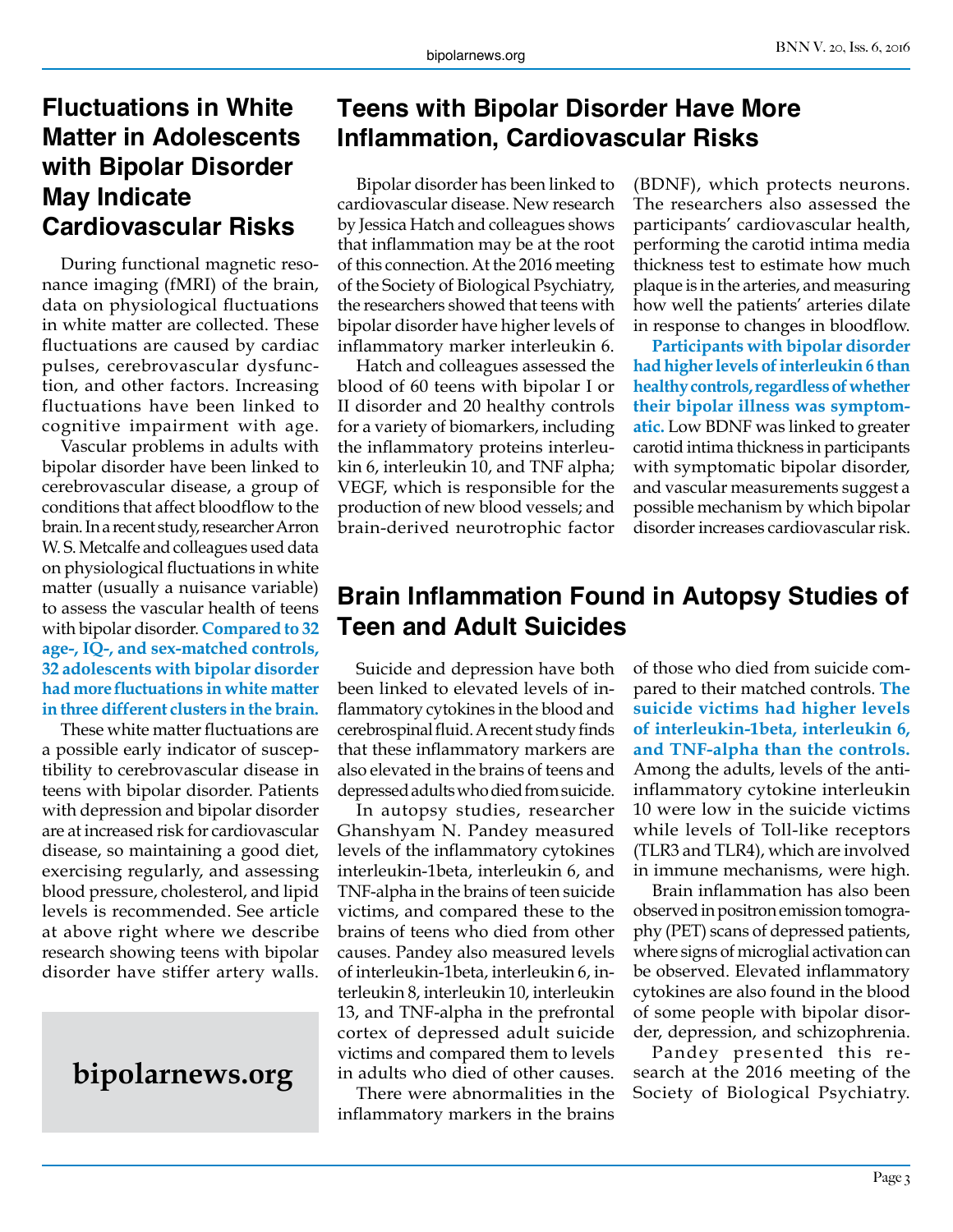# **Brain Volumes Affected by Type and Timing of Childhood Abuse**

Maltreatment during childhood has been linked to brain changes and mental illness. In a study by researcher Carl M. Anderson and colleagues that was presented at the 2016 meeting of the Society of Biological Psychiatry, maltreatment at particular ages was statistically linked to deficits in the size of certain brain areas in young adulthood.

The brain areas under examination are critical for the regulation of emotion and behavior, and this research suggests that early experiences can stunt their development, perhaps through altered production of synapses or via the synaptic pruning

#### **Early Life Stress Affects Volume of the Hippocampus**

New research shows that there are crucial periods of early life in which a stressful event can reduce hippocampal volume in adolescence. In a study presented at the 2016 meeting of the Society of Biological Psychiatry, Kathryn L. Humphreys and colleagues found that children who experienced a significant stressor before age 8 had smaller hippocampi in early adolescence than children who did not have a significant stressor early in life.

**The severity of the stressors that occurred when children were between the ages of 0 and 2 predicted the volume of the hippocampus later in life.** This was true to a lesser extent for stressful events that occurred between the ages of 3 and 5. No effect was seen for stressful events that took place between the ages of 6 and 8.

The period of sensitivity to stressful events between ages 0 and 2 and its effects on hippocampal volume could influence a variety of psychiatric outcomes in conditions such as depression and posttraumatic stress disorder (PTSD). process that occurs during preadolescence. The details, summarized below, are perhaps less important than the overall finding that maltreatment in childhood affects brain volume, and this effect varies based on the timing and type of maltreatment. **Abuse and neglect earlier in life affected the left side of the brain, while later maltreatment affected the right side.**

Severity of physical abuse at age 3 affected the volume of the ventromedial prefrontal cortex in women. Physical abuse at ages 3 and 8 in men affected left ventromedial prefrontal cortical

# **Amygdala Hyperactivity Linked to Family History of Depression**

In new research presented at the 2016 meeting of the Society of Biological Psychiatry, researcher Tracy Barbour and colleagues revealed that youth with a family history of depression showed more amygdala activation in response to a threat than people without a family history of depression. **This amygdala hyperactivity was linked to low resilience to stress and predicted worsening depressive symptoms over the following year.**

In the study, 72 non-depressed youth were shown images of cars or human faces or cars that seemed to loom in a threatening way. Brain scans showed increased amygdala activity in participants with a family history of depression compared to those without such a history.

The amygdala is an almondshaped part of the brain in the temporal lobe that has been linked to emotional reactions and memory, decision-making, and anxiety. volume, while later abuse at ages 7 and 12 predicted volume of the right side.

In women, dorsal anterior cingulate area on the left was predicted by physical abuse at age 5 and by emotional neglect at ages 7 and 11. Later emotional neglect at ages 15 and 16 and physical abuse by a peer at age 10 was associated with smaller right dorsal anterior cingulate. In men, smaller left dorsal anterior cingulate area was predicted by physical neglect at age 2 and emotional abuse by a peer and witnessing abuse of a sibling at ages 5 and 10, and right area by physical neglect at age 12.

#### **IL-6 in Blood and Bone Marrow Linked to Lack of Resilience to Stress**

Rodents who are repeatedly defeated by larger animals often exhibit depression-like behaviors. In new research that researcher Georgia E. Hodes presented at the 2016 meeting of the Society of Biological Psychiatry, animals who are susceptible to these social defeat stress behaviors showed immune irregularities, including high levels of the inflammatory marker interleukin-6.

**An intervention to prevent the mice from secreting interleukin-6 in blood and bone marrow took away their susceptibility to social defeat stress.** When bone marrow from rodents with no interleukin-6 was transplanted into susceptible mice, the recipients showed resilience to social defeat stress. Conversely, a transplant from susceptible mice to those mice without IL-6 led to social defeat stress in the previously "immune" mice.

This research shows that the peripheral immune system, including blood and bone marrow, plays an important role in depression-like behaviors in mice.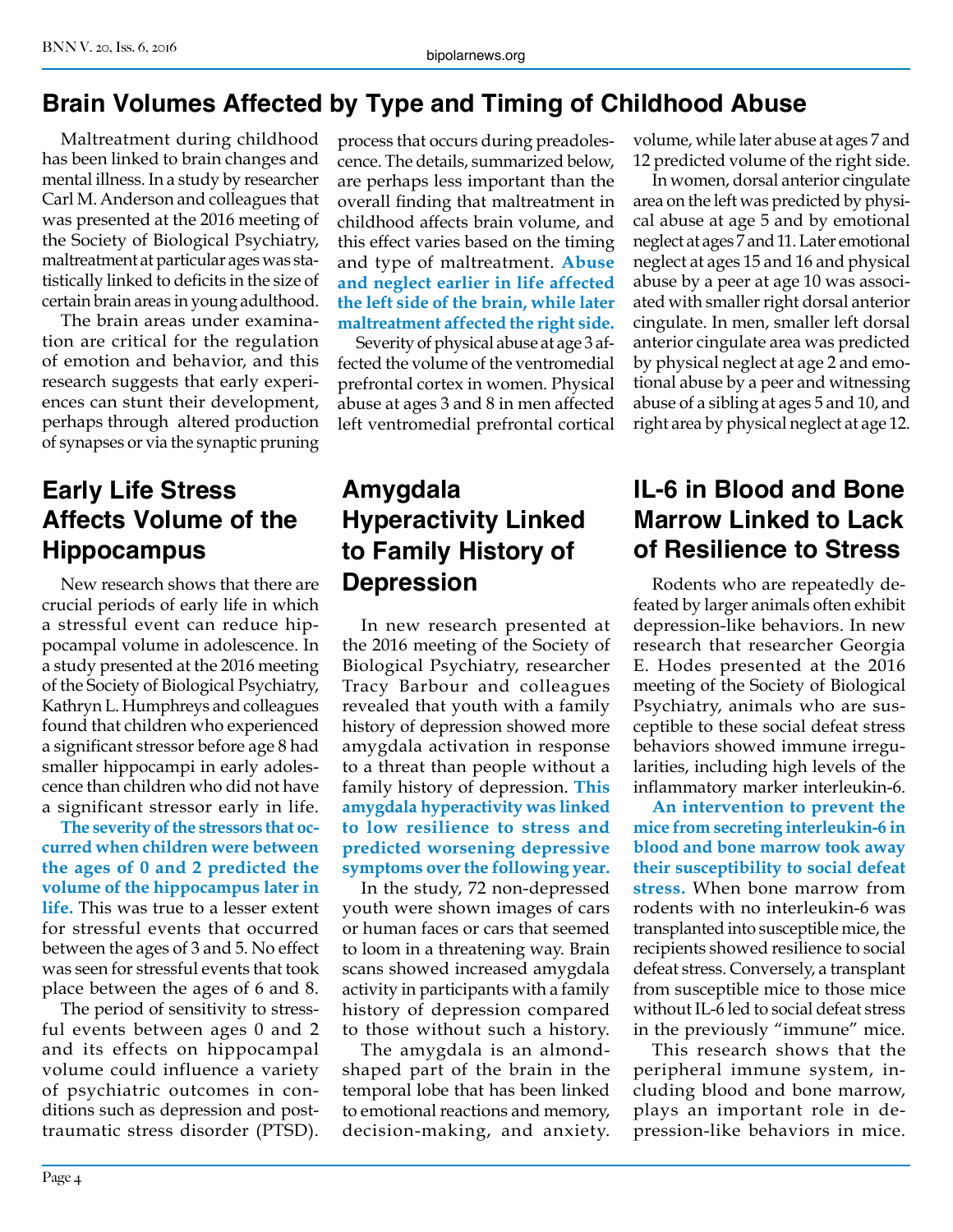#### **Child Abuse Linked to Adolescent Obesity**

New research clarifies how trauma in early life can lead to obesity in adolescence. In a study of 160 young people between the ages of 9 and 15, researcher Janitza Montalvo-Ortiz and colleagues identified seven sites in the genome where DNA methylation predicted body mass index (BMI) in adolescence. The researchers also collected information on family traumas that occurred during the participants' childhoods and found that DNA methylation and family trauma such as child abuse interacted to predict BMI.

Epigenetics describes the ways life experiences can change how easily DNA is turned on or off. While the genes coded by DNA sequences one inherits from one's parents never change, the structure of DNA can change. DNA methylation is one type of epigenetic change that refers to the addition of methyl groups to promoter regions of DNA in response to life events.

In this research, which was presented at the 2016 meeting of the Society of Biological Psychiatry, Montalvo-Ortiz and colleagues found that the site of DNA methylation with the strongest link to BMI in adolescence was a gene called MAP2K3. This gene had previously been linked to obesity, but **this is the first time DNA methylation at this site has been linked to both obesity and childhood trauma.** Other relevant gene sites where DNA methylation occurred include ANKRD2, CPXM2, NUBPL, and RFK.

**Emotional Abuse Increases Inflammation**

Trauma in childhood is a risk factor for depression, and both childhood trauma and depression have been linked to increased inflammation. In a study presented at the 2016 meeting of the Society of Biological Psychiatry, Sarah R. Horn and colleagues found that emotional abuse in childhood predicted high levels of inflammation measured in the blood in adulthood.

Horn and colleagues took blood samples from 35 people with treat-

#### **Certain Types of Inflammation and Body Weight Predict Depression**

At the 2016 meeting of the Society of Biological Psychiatry, researcher Femke Lamers and colleagues presented findings from the Netherlands Study of Depression and Anxiety. **The inflammatory markers interleukin-6 and CRP were elevated in people with current major depression. These measures were correlated with BMI, a measure of body weight. High levels of interleukin-6 at the beginning of the study predicted who would have a chronic course of illness.**

*Editor's Note: Previous studies have found that elevated levels of CRP predicted a future mood episode in people at high risk for bipolar disorder due to a family history of the illness.*

*These studies suggest that it might be useful to assess levels of these inflammatory markers (CRP, interleukin-1, interleukin-6, and TNF-alpha) in young people who are at high risk for bipolar disorder. Factors that put someone at high risk include a family history of depression or bipolar disorder, a history of adversity in childhood (abuse, neglect, loss of a parent, etc.), and preliminary symptoms.*

*Several interventions are available that may reduce the likelihood that someone at risk for bipolar disorder will go on to develop the illness. Family interventions such as the Family Focused Therapy developed by researcher David Miklowitz are helpful. In a 2013 study in the* Journal of the American Academy of Child and Adolescent Psychiatry*, Miklowitz reported that Family Focused Therapy outperformed treatment as usual for youth at risk for bipolar disorder.*

*Measures of inflammation might provide additional rationale for beginning interventions in youth at high risk for mood disorders. In addition to family interventions, omega-3 fatty acid supplementation is a low-risk option that is supported by some positive data. Since BMI was implicated in the study by Lamers and colleagues, keeping weight under control might also have some benefit.*

*For adults with depression who want to keep their weight under control, the combination of the antidepressant bupropion XR (150–300mg/day) and naltrexone (50mg/day), an opiate antagonist medication normally used to fight addictions, has been effective.*

ment-resistant depression and 28 healthy control subjects. The researchers measured inflammatory markers in the blood and also interviewed the participants about any physical, sexual, or emotional abuse they experienced in childhood. Among all the participants, **emotional abuse was linked to elevated levels of several inflammatory markers, including interleukin-6, interleukin-10, interleukin-1a, interleukin-15, and fractalkine.**

The researchers suggest that more research is needed to clarify the link between early trauma, depression, and inflammation. How elevated inflammation in people with a history of abuse may influence the effectiveness of different psychotherapies and medications for depression remains to be determined.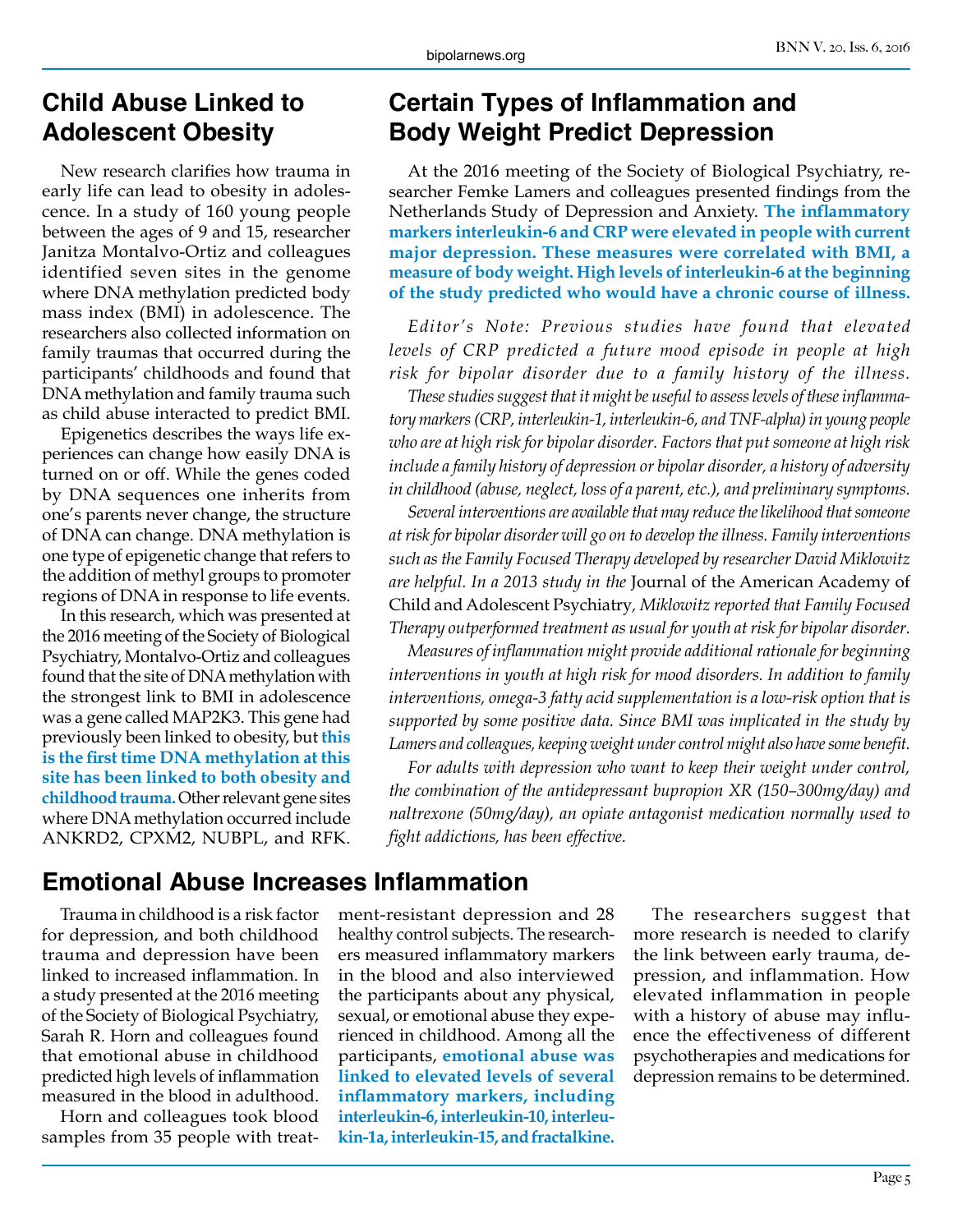#### **Mothers Who Were Abused in Childhood Secrete Less Oxytocin While Breastfeeding**

A recent study suggests that women who experienced moderate or severe abuse in childhood secrete less oxytocin while breastfeeding their own children. Oxytocin is a hormone that promotes emotional bonding. The study included 53 women. They breastfed their newborn children while blood samples were collected from the women via IV. **Those women with a history of moderate or severe abuse (emotional, physical, or sexual) or neglect (emotional or physical) had lower measures of oxytocin in their blood during breastfeeding than women with no history or abuse in childhood or a history of mild abuse.**

#### **Intranasal Oxytocin Soon After a Trauma May Prevent Worsening PTSD**

Oxytocin, a hormone that promotes emotional bonding, also benefits people having trouble dealing with stress. A new study suggests that giving oxytocin for a week shortly following a traumatic experience reduces the risk that the recipient will develop post-traumatic stress disorder (PTSD).

In the study by researcher Mirjam van Zuiden and colleagues, people who visited an emergency room following some kind of trauma were randomized to receive either a placebo nasal spray or intranasal oxytocin twice daily for 7.5 days beginning within 12 days after the trauma. The dosage was 40 IU twice daily.

**For those participants with severe PTSD symptoms at baseline, repeated oxytocin administration prevented worsening PTSD.** The research was presented at the 2016 meeting of the Society of Biological Psychiatry.

A history of abuse or neglect was more common among women with current depression compared to women with a history of depression or anxiety. Women who had never experienced depression or anxiety were least likely to have a history of abuse or neglect.

The study by Alison Steube and colleagues, presented at the 2016 meeting of the Society of Biological Psychiatry, suggests that traumatic events that occur during childhood may have long-lasting effects. These experiences may modulate the secretion of oxytocin in adulthood. Low oxytocin has been linked to depression.

#### **Oxytocin Improves Facial Expressiveness in People with Autism**

In a new study by Keiho Owada and colleagues, 18 people with autism spectrum disorders had more neutral facial expressions and fewer surprised expressions than 17 typically developing people while interacting socially. **Oxytocin, a hormone that promotes social bonding, was delivered to the autism group via a nasal spray for six weeks, and made the faces of the people with autism more expressive.**  Oxytocin also improved their reciprocity in social interactions and increased activity in the dorsomedial prefrontal cortex, as observed via functional magnetic resonance imaging (fMRI).

The study suggests not only that oxytocin can normalize facial expressions, but also that the counting of facial expressions on videos of social interactions can be used as a measure of social symptoms of autism. The research was presented at the 2016 meeting of the Society of Biological Psychiatry.

#### **Animal Studies Suggest That Oxytocin May Treat Addictions**

**Donate now**

**to support** 

**our work at** 

**bipolarnews.org!**

Oxytocin, the hormone that promotes emotional bonding, also regulates a variety of behaviors. Two recent studies suggest that in rats, an injection of oxytocin can prevent drug-seeking behavior.

In the first study, researcher Gary Aston-Jones found that **oxytocin reduced the rats' interest in methamphetamine.** The effect was strongest in the rats that started out with the strongest interest in the methamphetamine.

In the second study, researcher Luyi Zhou and colleagues determined that **oxytocin also reduced cocaineseeking behavior in rats.** In addition, the oxytocin reversed changes in the brain's glutamate signaling pathway that were caused by cocaine use.

Both studies, which were presented at the 2016 meeting of the Society of Biological Psychiatry, suggest that oxytocin is a promising potential treatment for drug addictions.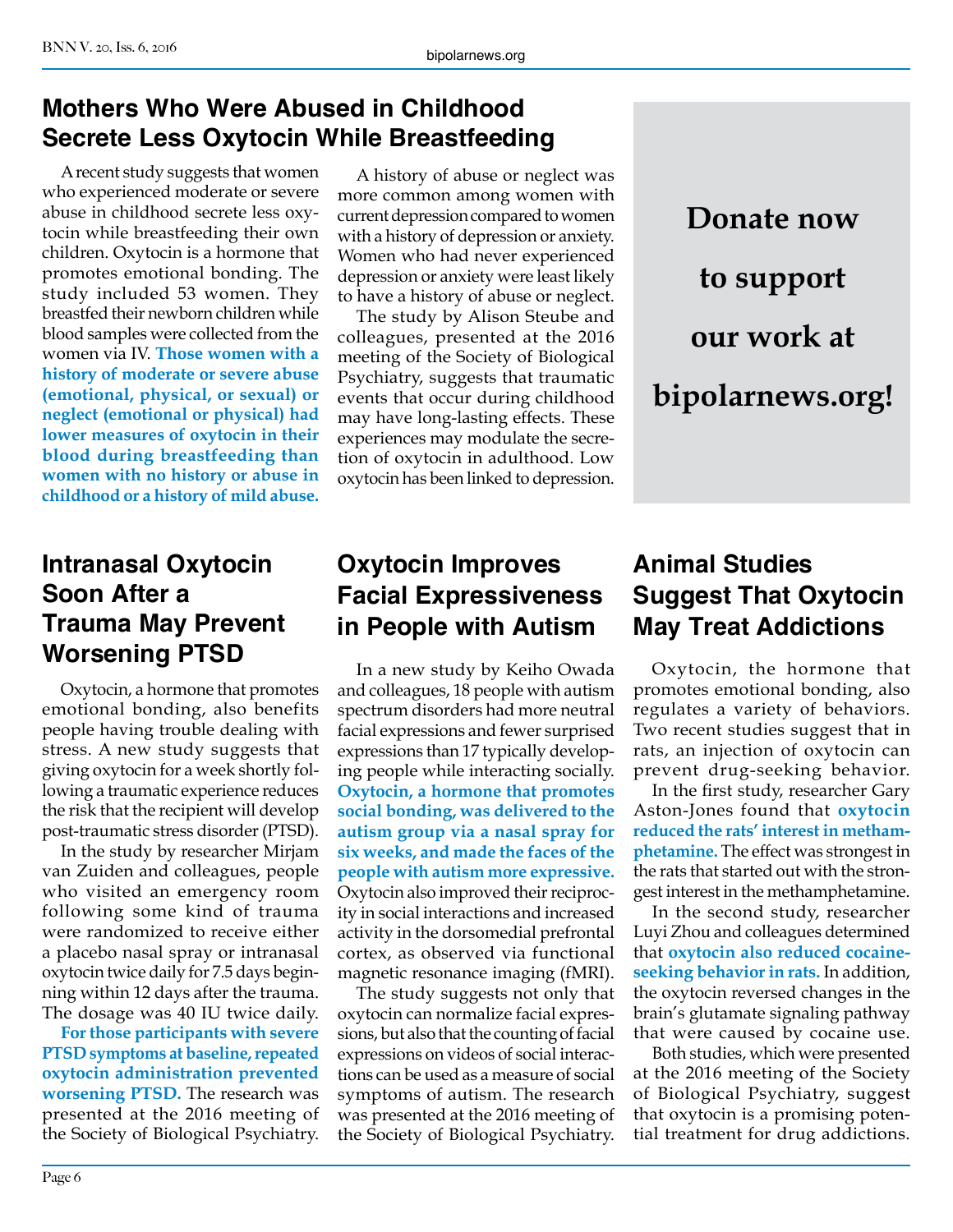# **Azithromycin Antibiotic May Improve PANS**

PANS is a neuropsychiatric syndrome affecting children. A child with PANS begins exhibiting obsessive compulsive and other abnormal behaviors, tics, and mood changes directly following a bacterial or viral infection. PANS refers to any pediatric acute-onset neuropsychiatric syndrome of this type, while PANDAS refers more specifically to such a syndrome that occurs after a streptococcal infection.

New research suggests that treatment with the antibiotic azithromycin can treat PANS. In a study presented at the 2016 meeting of the Society of Biological Psychiatry, Tanya K. Murphy and colleagues found that **among 32 children aged 4–14 who showed obsessive compulsive symptoms following an infection, those who were given a 4-week course of azithromycin (10mg/kg of body weight, up to 500 mg/day) saw a 26% drop in symptoms, compared to a 1% drop in symptoms in those who received placebo instead.**

At the end of the four weeks, 38.9% of the azithromycin group were classified as much improved or very much improved, while no one in the placebo group achieved this level of improvement. Azithromycin treatment increased the QTc interval (a measure of heart rate) and pulse in the study participants, but did not have any other notable side effects.

PANS is thought to arise from an immune response to infection that goes awry and begins attacking neurons in the brain, particularly in the thalamus. For a more complete review of PANS, see a relevant case study in *BNN* Volume 19, Issue 6 from 2015 and an excellent review article by researcher Kiki Chang and colleagues in the *Journal of Child and Adolescent Psychopharmacology* in 2015.

It is important to work up a child suspected of having PANS, as the syndrome does not usually respond to conventional psychiatric treatment and often requires anti-inflammatory drugs (steroids or immunosuppressants), intravenous immunoglobulin (IVIG), plasma exchange, the TNF alpha blocker infliximab, or antibiotics.

#### **Allopregnanolone Injection Eliminated Post-Partum Depression in Four Women**

In a small proof-of-concept study, researcher Stephen J. Kanes and colleagues showed that injections of allopregnanolone could nearly eliminate symptoms of post-partum depression. Allopregnanolone is the main metabolite of the hormone progesterone. Rapid changes in hormone levels following delivery are thought to cause post-partum depression.

In the study, four women with post-partum depression were given injections of SAGE-547, a proprietary solution of allopregnanolone. The dose was adjusted over 12 hours until it approximated prenatal levels of allopregnanolone. This

level was maintained for 36 hours, and then the women were weaned off the SAGE-547 over another 12 hours. **As soon as the women began injections of SAGE-547, their depression began to improve, and this lasted after they stopped receiving the injections.** By 84 hours after beginning treatment, depression scores had improved by 81%.

Kanes and colleagues, who presented this research at the 2016 meeting of the Society of Biological Psychiatry, will follow up this study with placebocontrolled trials of SAGE-547.

#### **Lithium Increases Cortical Thickness in People with Bipolar Disorder**

Recent studies have indicated that bipolar disorder is associated with changes to brain volume, including thinning of the cortex. In research presented at the 2016 meeting of the Society of Biological Psychiatry, researcher Noha Abdel Gawad reported that **four weeks of lithium treatment increased cortical thickness in the left superior frontal gyrus.** This is the third replication of this finding.

Other research has established that lithium treatment also increases the volume of the hippocampus in people with bipolar disorder. Together the findings provide strong evidence that lithium treatment protects neurons and can reverse brain changes associated with bipolar disorder.

#### **Lithium Lengthens Telomeres**

Telomeres are repeated DNA sequences that sit at the end of chromosomes and protect the DNA as it is replicated. Depressive episodes and age can reduce the length of telomeres. Lithium treatment increases telomere length. At the 2016 meeting of the Society of Biological Psychiatry, researcher Martin Schalling reported that **the longer a patient takes lithium, the more their telomere length increases.**

According to Schalling, people who respond well to lithium treatment show greater increases in telomere length than those who respond poorly to lithium.

While some cancers are associated with long telomeres, lithium use has not been found to increase cancer risk. In fact, lithium treatment can decrease the risk of certain cancers of the gastrointestinal, respiratory, and endocrine systems.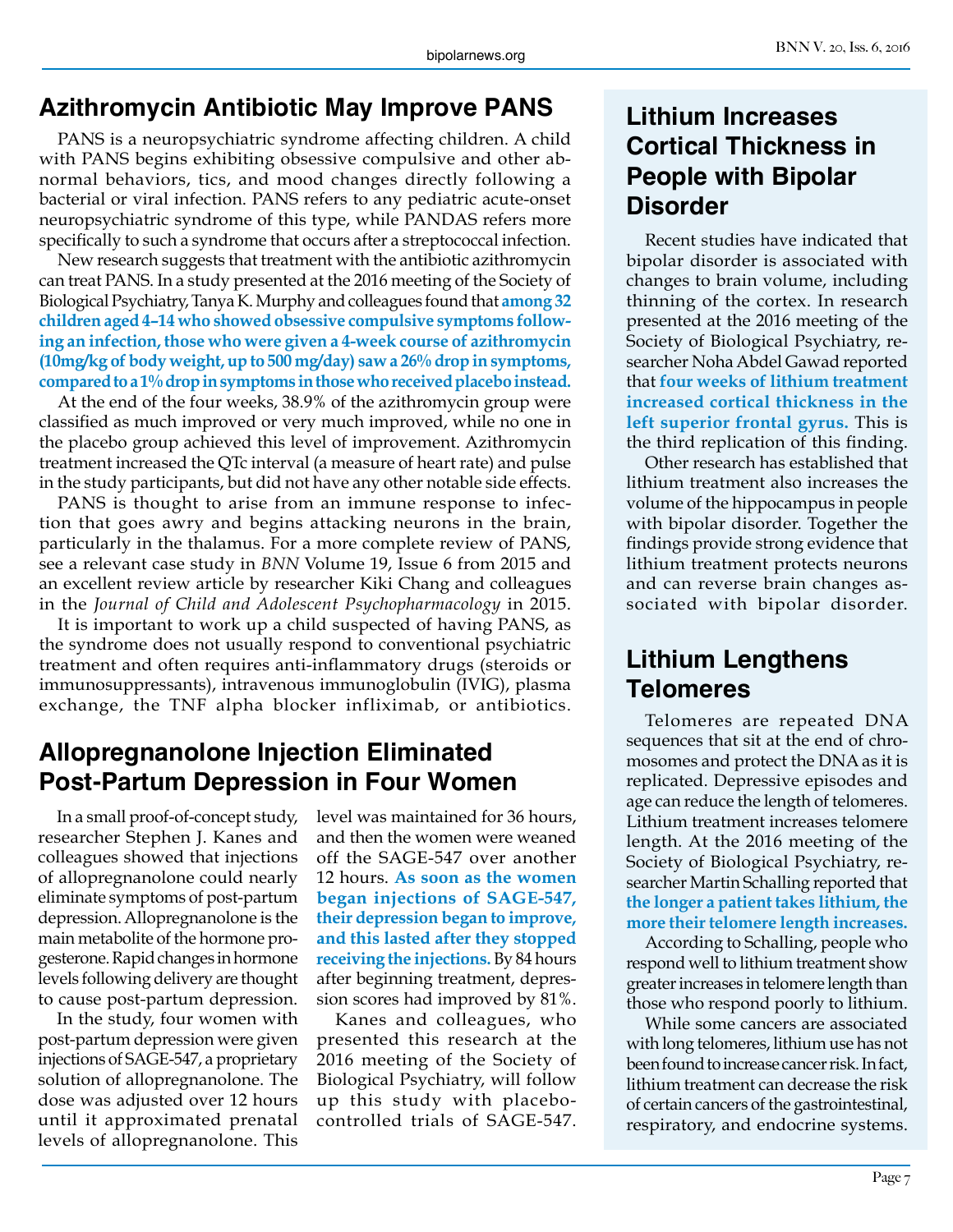# **Treatment with Hormone EPO Improved Cognition in People with Unipolar and Bipolar Disorder**

People with unipolar depression and bipolar disorder may experience cognitive difficulties, even when they're not currently depressed. In a study published in the journal *European Neuropsychopharmacology* in 2016, researchers led by Caroline Vintergaard Ott determined that treatment with the hormone erythropoietin (EPO) may help. EPO is produced in the kidney and increases the production of hemoglobin and red cells.

Seventy-nine participants with unipolar or bipolar disorder were randomized to receive infusions of either EPO or a saline solution once a week for eight weeks. By the end of the study, those who received EPO showed significant improvements in the speed of their complex cognitive processing compared to those who received saline. EPO is known to induce the production of red blood cells. The improvements in processing speed lasted for at least another six weeks after red blood cell production would have normalized.

Those participants who received EPO not only had improved scores on tests of processing speed, they also reported fewer cognitive complaints. The EPO treatment was most likely to be effective in participants who had more impaired cognition at the beginning of the study.

In previous research by the same research group presented by Kamilla W. Miskowiak at the 2014 meeting of the International Society of Bipolar Disorders, EPO also improved sustained attention and recognition of happy faces.

#### **Galantamine Did Not Improve Cognitive Deficits in People with Bipolar Disorder**

In a recent study by researcher Dan V. Iosifescu and colleagues, the drug galantamine, which is used to treat dementia, did not improve cognitive function in euthymic people with bipolar disorder. The drug had done so in earlier studies. Seventy-two participants with bipolar disorder that was in remission were randomized to receive either a placebo or galantamine extended release for a period of two weeks. Doses of galantamine ranged from 8 to 24 mg/day.

**The participants took several tests of attention and memory over the course of the study. After 16 weeks of treatment, those taking galantamine did not show significant improvements in functioning compared to those who received placebo.**

This research was presented at the 2016 meeting of the Society of Biological Psychiatry.

# **Just 2 minutes per week could improve your child's health!**

Parents of children aged 2–12 who have mood or behavioral problems should consider joining the Child Network, a study designed to evaluate how children with mood disorders are being treated for their illness. Parents who enroll in the study complete an online checklist of their child's symptoms once a week using a secure web-based system.

As a benefit, parents can print out a chart of their child's symptoms and responses to treatment to show the children's physician. This should facilitate early recognition and treatment of a range of common psychiatric disorders that begin in childhood.

**Note**: Don't be discouraged by the initial consent form, which takes 10 minutes to complete, and the intake form (including demographic data and an initial symptom checklist), which takes another 15 minutes. These are a one-time task, while ongoing weekly ratings take only 2 minutes.

TO PARTICIPATE: Go to **bipolarnews.org** and click on the tab for Child Network. For more information, see page 11 of this issue, call 301-530-8245, or email questions to childnetworkbnn@gmail.com.

> Research Study Principal Investigator: Robert L. Findling, MD, MBA Johns Hopkins University IRB Study #00026940

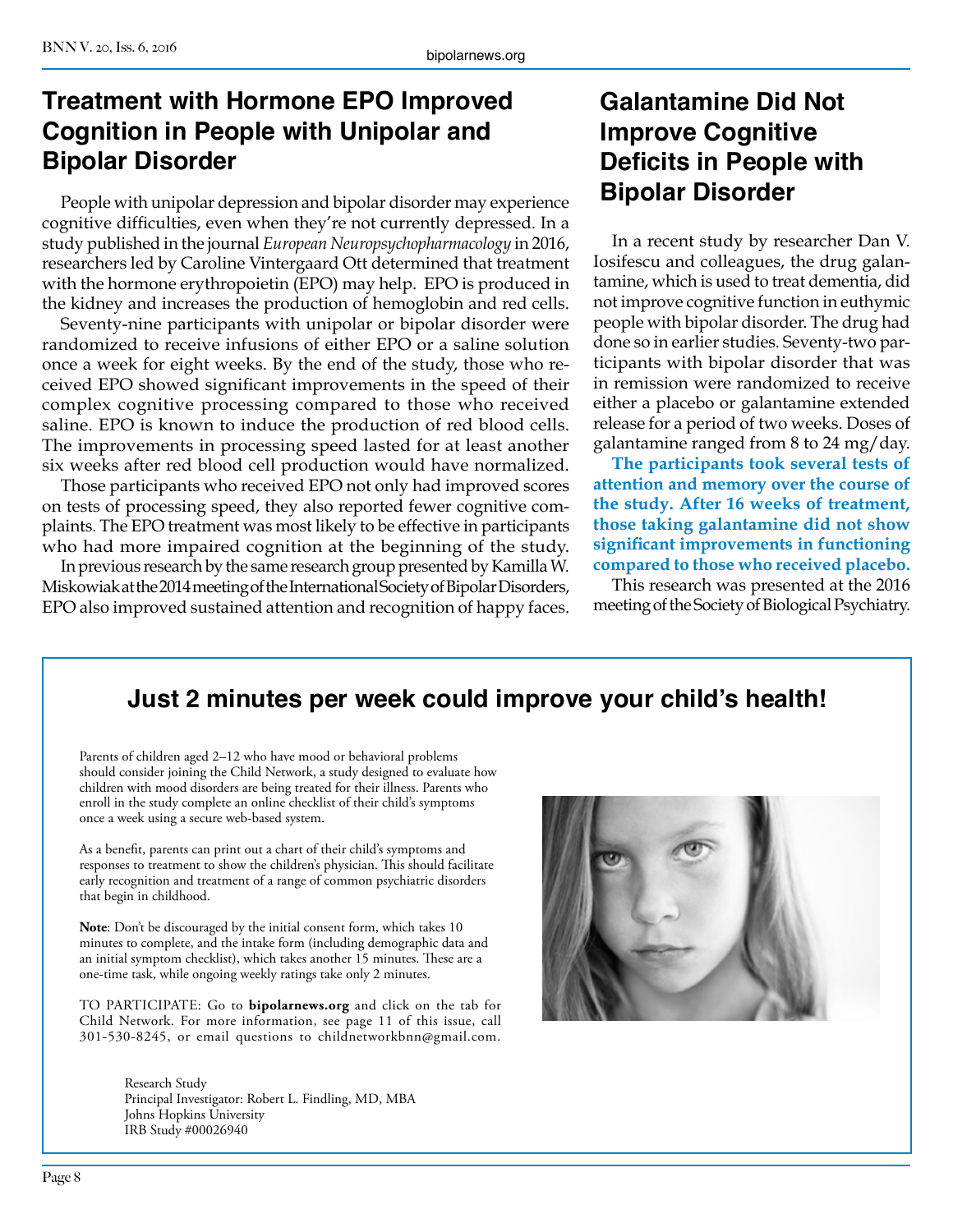#### **Microdoses of Lithium May Stabilize Cognition in People with Alzheimer's**

Several researchers have found that lithium has some value in fighting dementia. The researcher Lars Kessing has published several studies showing that people taking clinical doses of lithium for bipolar disorder have a lower incidence of dementia in old age.

In 2011, another researcher, Oreste Vicentes Forlenza, reported that a year of low-dose lithium (typically around 300mg/day) slowed deterioration in people with mild cognitive impairment compared to placebo.

In an article published in the journal *Current Alzheimer Research* in 2013, researchers led by Marielza Andrade Nunes reported that **very small doses of lithium (more than a thousand times lower than doses used to treat mood disorders) also** 

#### **improved mild cognitive impairment in people with Alzheimer's disease.**

In Nunes' study, participants with Alzheimer's disease were randomly assigned to receive either 300 *micrograms* of lithium daily or a placebo. Beginning at three months of treatment, those receiving the microdoses of lithium showed stable performance on a common Alzheimer's evaluation tool that measures how well patients remember, recall information, and follow directions; while those taking placebo got worse. This continued over the 15 months of the study, with the difference between the two groups intensifying over time—those taking placebo got worse, while those getting the microdoses of lithium remained stable.

There were no complaints of side effects from the microdoses of lithium,

and participants showed no sign of impairment to their kidney or thyroid function (a risk with the higher doses of lithium used to treat bipolar disorder).

In 2015, Nunes and colleagues reported in the journal *PLOS ONE*  that in a mouse model of Alzheimer's disease, mice treated with chronic low doses of lithium in their water had less memory disruption, fewer plaques in the brain, and fewer reductions in cortex and hippocampus size compared to mice given plain water.

These studies suggest that low or micro doses of lithium may be a promising treatment for Alzheimer's disease. Much more research is needed to determine appropriate lithium dosing for the treatment of dementia or cognition problems.

#### **Medical Device May Treat Alzheimer's Disease**

A recently completed clinical trial suggests that **NeuroAD, a treatment system that combines transcranial magnetic stimulation and cognitive training targeted at brain regions affected by Alzheimer's disease, may be effective at treating mild to moderate cases of the illness.**

Neuronix Ltd, the company that produces the device used to deliver transcranial magnetic stimulation in the trial, plans to seek Food and Drug Administration approval for NeuroAD. It would be the first device approved for the treatment of Alzheimer's in the US. The device is already in use in Europe and Asia.

In the clinical trial, 131 patients received six weeks of the NeuroAD treatment or a sham treatment used as a comparison. Those participants who received the real intervention performed better on an assessment of Alzheimer's and experienced minimal side effects.

In transcranial magnetic stimulation, a non-invasive procedure, magnets placed near the skull stimulate electrical impulses in the brain. This activates neurons, releasing excitatory transmitters and brain-derived neurotrophic factor (BDNF), which is important for new synapse formation and long-term learning and memory.

*Editor's Note: This editor (Robert Post) has long advocated the use of repeated transcranial magnetic stimulation (rTMS) with simultaneous cognitive*  behavioral or other positive therapy to activate and enhance specific neural *circuits and relieve depression. The trial of NeuroAD adds evidence of the positive effects of this approach in domains other than depression. Cognitive training enhanced by rTMS may be helpful with a variety of cognitive difficulties.*

**Join our first-ever fundraising campaign--**

**Support our work by donating now at bipolarnews.org!**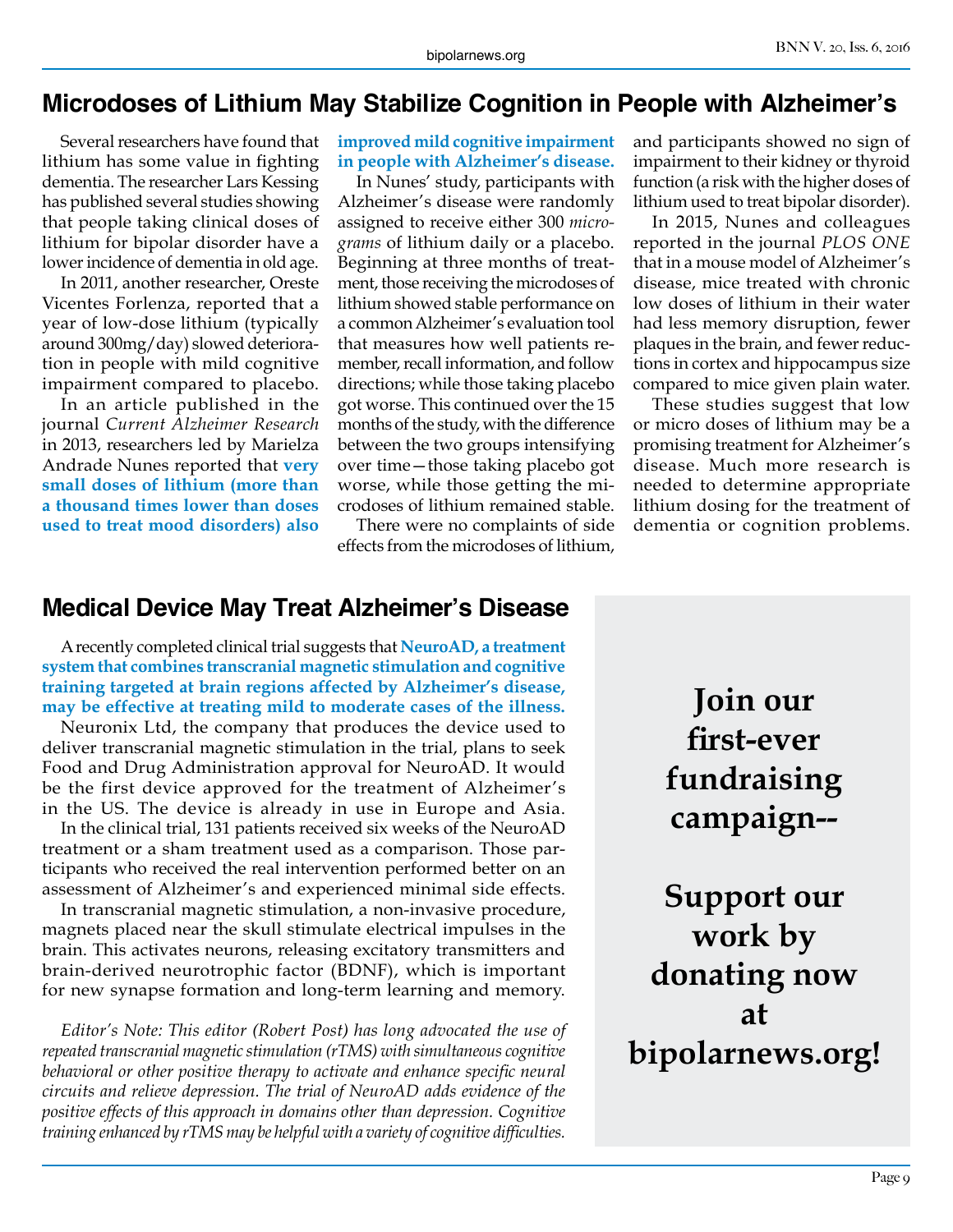#### **Folate Fortification in Processed Foods Led to Greater Cortical Thickness**

In 1996, the US began to require that enriched cereal grain products be fortified with folate, a vitamin that is particularly important to fetal brain development. A new study of children born before and after this policy change suggests that **the increased folate in commercial foods after 1996 led to increases in cortical thickness in the children born after the change.**

At the 2016 meeting of the Society of Biological Psychiatry, Joshua L. Roffman and colleagues described their research into the effects of folate fortification. The researchers identified 3,309 children born between 1993 and 2001 who had had a magnetic resonance imaging (MRI) brain scan. Analysis of the scans showed that children born after folate fortification began had thicker cortices than those born before the change. The frontal and temporal regions of the brain were particularly affected.

A thin cortex is a risk factor for schizophrenia and other cognitive problems.

*Editor's Note: Folate supplementation has also been shown to enhance the effects of selective serotonin reuptake inhibitor (SSRI) antidepressants in adults with lingering symptoms of depression.*

*Up to a third of the population may have a deficit of MTHFR, an enzyme important for folate metabolism, and for these people, l-methylfolate is recommended rather than folate itself.*

> **Donate now to support our work!**

**bipolarnews.org**

# **Omega-3 Fatty Acids May Be Helpful Early in Schizophrenia, But Not Later**

Some studies have suggested that omega-3 fatty acids may be helpful in the treatment of schizophrenia, but data to support this idea have been inconsistent. A recent meta-analysis of research on omega-3s and schizophrenia suggests that this nutritional supplement might be more useful in early-stage schizophrenia than in later illness.

At the 2016 meeting of the Society of Biological Psychiatry, researchers led by Alexander T. Chen presented the findings of their meta-analysis. First they analyzed six studies that shared a common scale for measuring schizophrenia symptoms. In these studies, omega-3 fatty acids did not outperform placebo when used as an add-on treatment to antipsychotics for people with schizophrenia.

In four remaining studies of omega-3 fatty acids and schizophrenia, **the omega-3s were associated with improvement only in patients in the early stages of schizophrenia. Compared to placebo, the supplements decreased non-psychotic symptoms, decreased** 

**the dosage of antipsychotic medication patients required, and improved early treatment response (but not late treatment response) in patients in their first episode of schizophrenia.**

In the same study, omega-3 fatty acids also reduced conversion to fullblown schizophrenia and psychotic symptom severity in patients at high risk for schizophrenia who were having preliminary symptoms of the illness.

*Editor's Note: Researcher Paul E. Keck has also found that omega-3 fatty acids may be more effective early in bipolar disorder rather than later. He reported that younger patients with bipolar depression and rapid cycling showed more improvement when taking the omega-3 fatty acid EPA than when taking placebo. In contrast, patients with bipolar depression who were over the age of 45 did worse on EPA than on placebo.*

*Part of the ambiguity about whether omega-3 fatty acids can help treat or prevent mental illness may be explained by the supplements working better in younger people or earlier in the course of an illness.*

# **Vitamin D Supplementation Not Effective in Bipolar Depression, But Still Worth Doing**

In some studies, vitamin D supplementation (1,500 IU/day) has been found to improve unipolar depression. Recently, researchers led by Wendy K. Marsh found that compared to placebo, 12 weeks of vitamin D3 supplementation (5,000 IU/ day) did not produce greater improvement in depressive symptoms. The study, presented at the 2016 meeting of the Society of Biological Psychiatry, included 33 adult participants whose vitamin D levels remained deficient throughout the study.

*Editor's Note: Caution is urged in interpreting this small study, especially because the participants did not achieve healthy levels of vitamin D.* 

*Low levels of vitamin D are common in children and adults with bipolar disorder. Future research may explore whether raising vitamin D levels to healthy levels has a beneficial effect on mood. There are many other benefits to vitamin D supplementation. It can improve cognition, regulate calcium and phosphorus absorption, and maintain healthy bones and teeth. It may also protect against diseases such as cancer, type 1 diabetes, multiple sclerosis, rheumatoid arthritis, and Crohn's disease. Improved cardiovascular health is also a possible benefit of vitamin D supplementation.*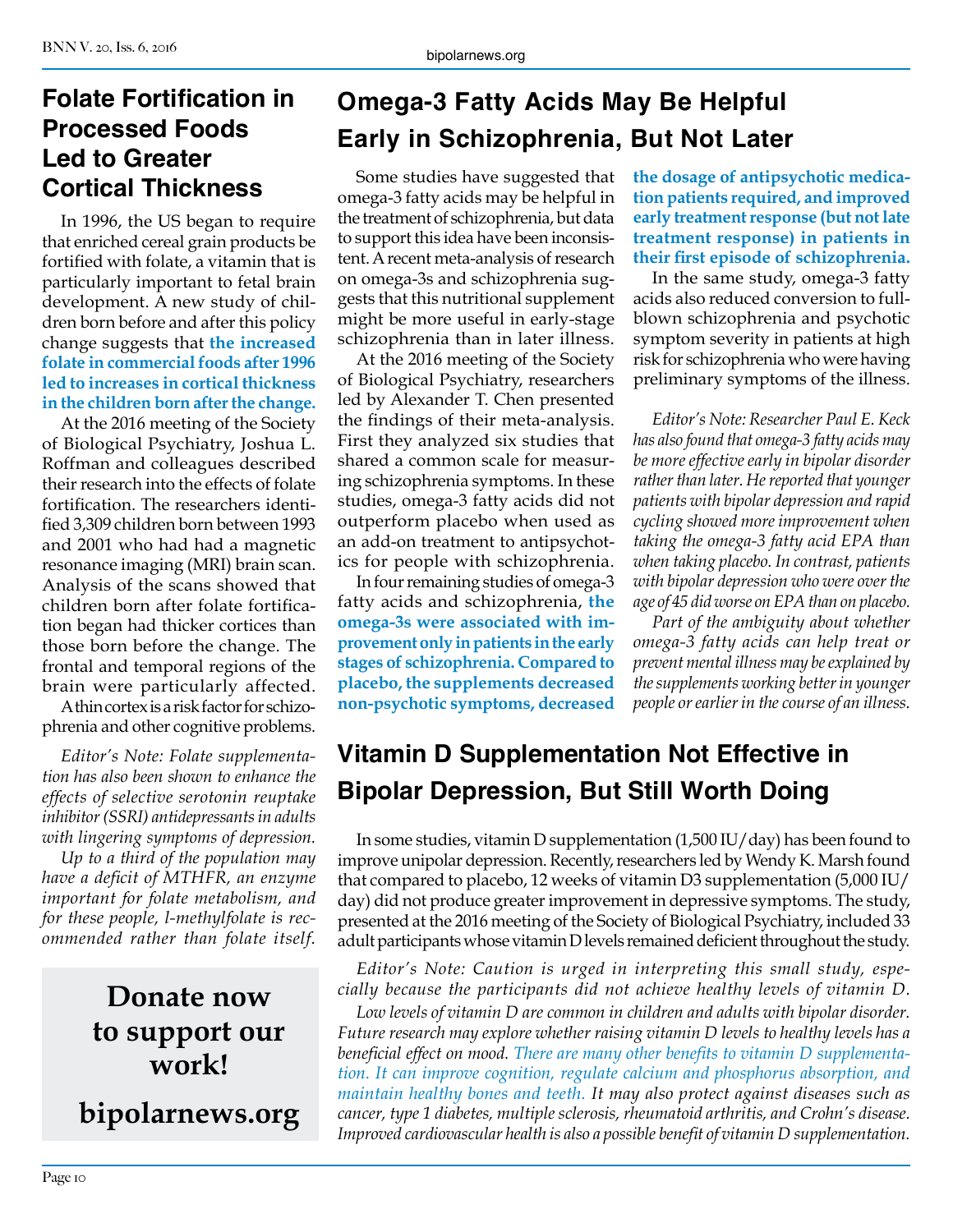#### **Is Your Child at Risk for a Mood Disorder? Join the Child Network**

74% of children who have a parent with bipolar disorder (Axelson et al. 2015) and 80% of those who have a parent with unipolar depression (Weissman et al. 2006) will develop a major psychiatric illness upon long-term follow up. These illnesses, including depression, anxiety, oppositional behavior, substance abuse, often go unrecognized for long periods of time.

#### **Joining the Child Network could help families and doctors identify these illnesses earlier.**

**The Child Network is specifically for parents of children ages 2 to 12 who are at high risk for a mood disorder or have symptoms of a mood disorder. Parents assess their child weekly using a secure website.** There is also a short demographic questionnaire and a more detailed symptom checklist to be filled out once a year. The network will collect information about which treatments children are already taking, how effective they are, and for which children.

We believe that this network will be helpful to its participants. Parents will be able to print out the ongoing weekly ratings in a graphic form so that the child's symptoms and responses to any treatments they receive over time can easily be visualized (as illustrated below).



#### **Weekly Mood and Medication Chart**

**0 - Severity None:** None

**1 - Severity Mild/Infrequent**: Minimal impact on usual roles

**2 - Moderate Symptoms/Often:** Definitely some dysfunction in usual roles **3 - Severe Symptoms/Much of the Time:** Major dysfunctions in usual roles

We hope that this brief description of the Child Network study helps to orient you to its purpose. Please urge parents to use this new tool. Visit **bipolarnews.org** and click on the tab for the Child Network or go directly to http://bipolarnews.org/?page\_id=2630 to learn more about the Child Network and to access the informed consent documents.

Thank you for your time and interest in the Child Network.

Robert M. Post, MD and Michael Rowe, PhD Bipolar Collaborative Network, and Robert L. Findling, MD, MBA, Principal Investigator This research study is IRB approved by the Johns Hopkins University School of Medicine Research Study, Principal Investigator: Robert L. Findling, MD, MBA , IRB Study #00026940